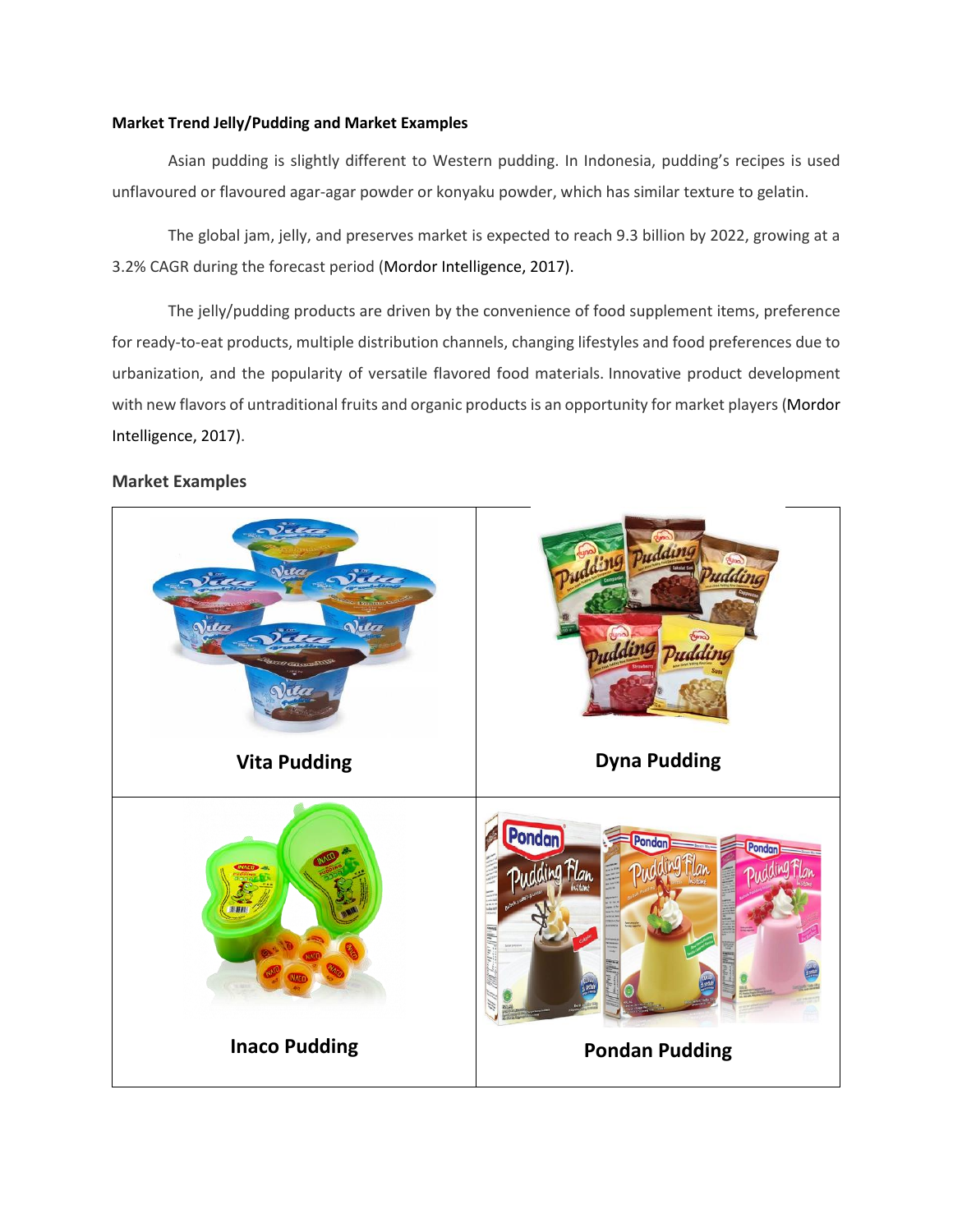

### **References**

Mordor Intelligence. (2017). Global Fruit Jam, Jelly, and Preserves Market - Growth, Trends, and Forecasts (2017 - 2022). Industry Reports.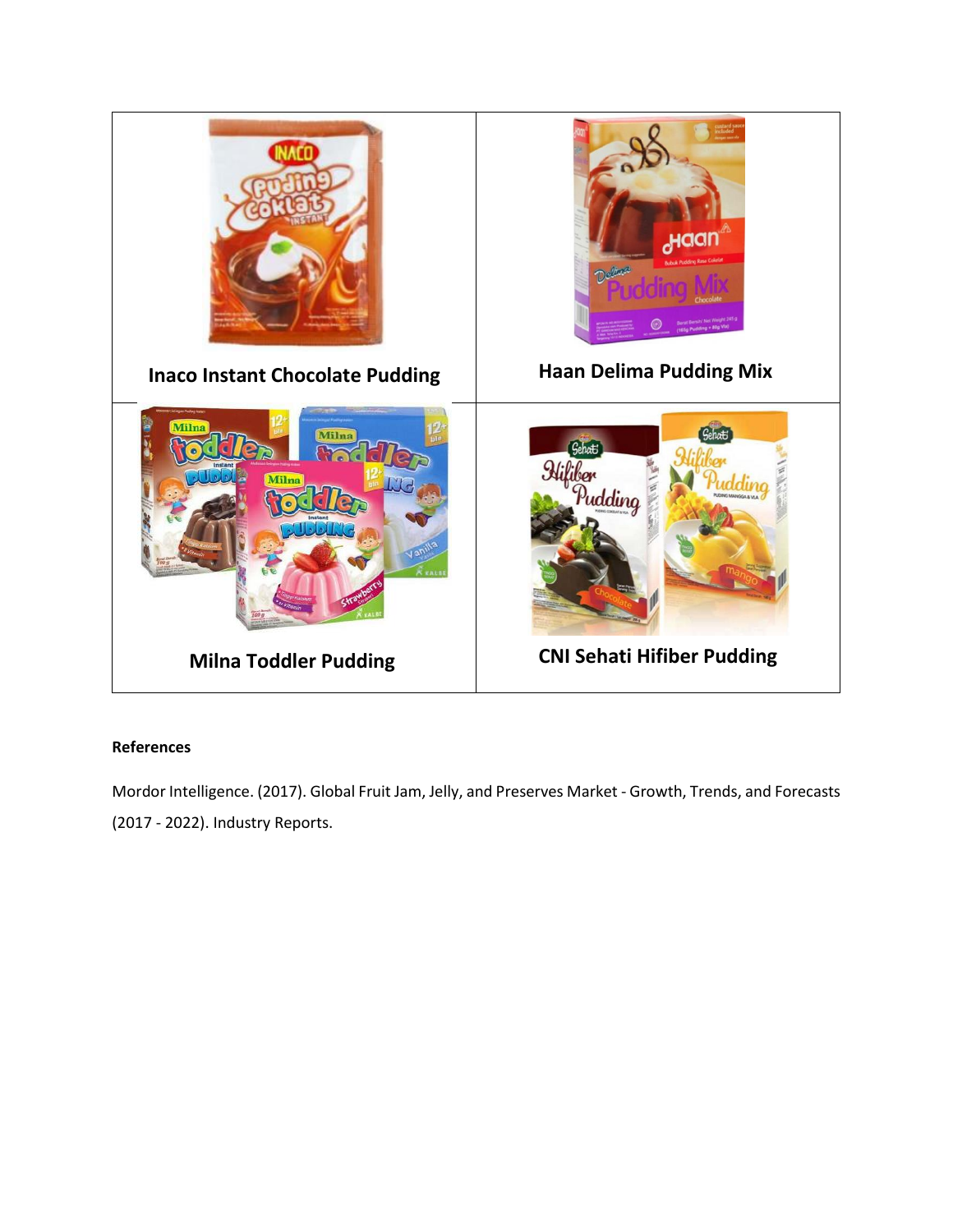# **Market Trends for Milk Beverages in Indonesia**

The consumption growth in Indonesia is growing as much as 15% in some dairy product categories. This is supported by Indonesia's growing middle class, which has expanded significantly over the last decade (USDA, 2016).

Fresh fluid milk and flavored milk are leading the fastest growing product segments in Indonesia (USDA, 2016).

The leading player in drinking milk products has "occupied" a 23% value share in 2016. This can be attributed to a strong performance in flavoured milk drinks as a result of heavy marketing and improved distribution. It is crucial to educate Indonesian consumers about the benefits of consuming liquid milk rather than powder milk or condensed milk (Euromonitor, 2016).

Milk beverages is expected to continue to post respectable growth in Indonesia thanks to rising awareness of the benefits of milk as well as growing demand for fortified milk products (Euromonitor, 2016).





## **Market Examples**